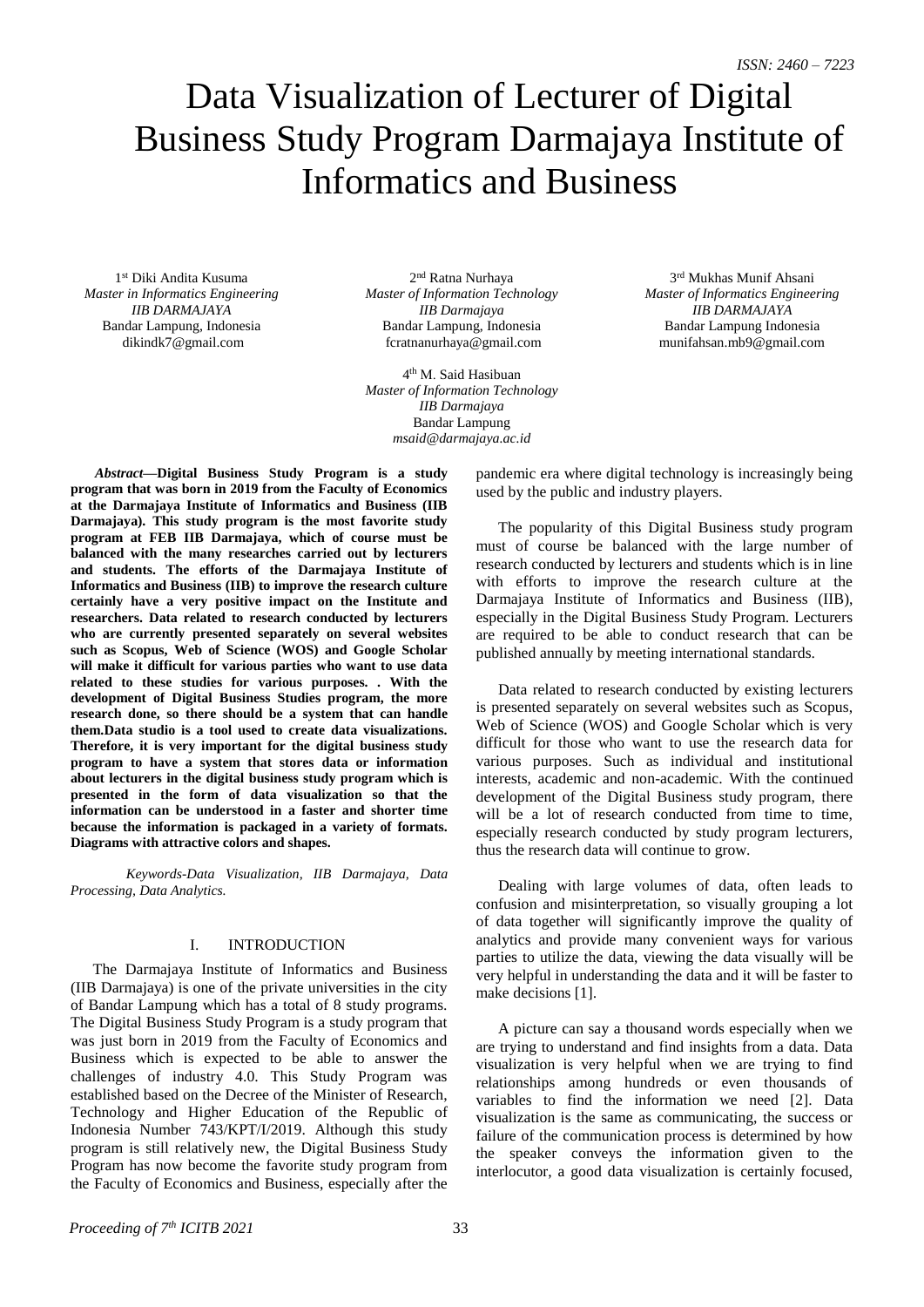provides clear answers and is not too detailed [3]. To create meaningful data visuals, several techniques must be considered. When selecting and summarizing data, its size and composition play an important role. Analytical data requires adequate graphical representation and using temporal data, multidimensional data, 2D area plots and hierarchical representations, can show how data can be visualized [2].

In this study, the process of making data visualizations uses the Google Data Studio application, which is a product from Google that can classify research data based on the date of implementation, study program, type, and status of the research. Details of the research can also be known quickly and easily without manual calculations. The results of data visualization are expected to be a solution to existing problems. With data visualization, the available information can be understood quickly because it uses responsive graphs and tables and supports colors. This will save time and energy in data processing, both from the officer who inputs the data and the parties who will use the data and minimizes the possibility of human error because almost all calculations are carried out by software.

## II. THEORY BASIS

## *A. Dashboard*

Dashboard is a collection of informative components that can be in the form of graphs, analytical reports, scorecards or a combination of all of them. Dashboard is a display computer that is rich with indicators, visual reports and announcements mechanisms are combined into a dynamic information display and relevearly and arranged in a layer so that the information can be accessed easily [4].

## 1) *Benefits of Dashboards*

Dashboards basically monitor the contributions of various departments within the organization. To monitor the performance of the organization as a whole, the dashboard can report and capture certain data points in each department in the organization or provide an overview of previous performance and comparison with performance current. The benefits of dashboards include:

- Visual presentation of performance measures
- Ability to identify and correct trends negative
- **Efficiency /measurements inefficiency**
- Showing trends new in generating detailed reports
- Accurate in making decisions based on data collection
- Alignment of organizational strategies and objectives
- Total visibility of all systems
- Instant identification outliers and of correlations data
- Save time with comprehensive data visualization display

## 2) *Types of Dashboards*

According to Utari (2017) dashboards are grouped into three categories, namely strategic dashboards, tactical dashboards and operational dashboards:

# Strategic Dashboards

On strategic targets, key *Performance Indicators* (KPIs) and related organizational scales Dashboards at the strategic level of the organizational scale are often lowered to the level departmental, while maintaining alignment with company goals. In monitoring and executing strategies for the progress of the managers involved, they often use strategic dashboards, with data usage periods ranging from 5 years to 10 years in advance [5].

**Tactical Dashboard Tactical** 

Dashboard to find out trends related to each strategic initiative and monitor results is a function of using tactical dashboards. Tactical dashboards are also used to monitor projects. Strategic initiatives are measured by comparing the goals and current performance that have been previously set (for example, there are problems and goals to be achieved). Manager involved with individual activities to support the achievement of the strategic objectives the organization is baofgiantactical Dashboard.

Operational Dashboard

In events complex, technical activities and to control business processes can use a strategic level dashboard. For operational dashboards, it focuses on real time teams on transactional data. The display layer displays a graphic with the current time. To monitor ongoing activities using the operational dashboard. Responsibilities when using operational dashboard narrower ones (service, customer, sales, etc.) that require robust analysis and detailed information.

Based on the description above, it can be seen that the operational dashboard uses real time data to get precise and accurate information in making and using the dashboard.

## *B. Graph*

According to Utari (2007) Diagrams or graphs are pictures that show data visually, based on observed values. The original or from previously created tables. There are several types of graphs or diagrams that can be used to display a clearer picture of information, including [5].

1) *Graphic Diagram*

To determine the trend or trend can use a line chart to show the change in value with time from a series of relative data.

2) *Bar Chart* 

To present values relative to the data held, it is more appropriate to use a bar chart.

3) *Bread*

Diagram Bread (pie) diagram is usually used to describe the percentage of data. For example, how many lecturers make journals on Google Scholar? Every year.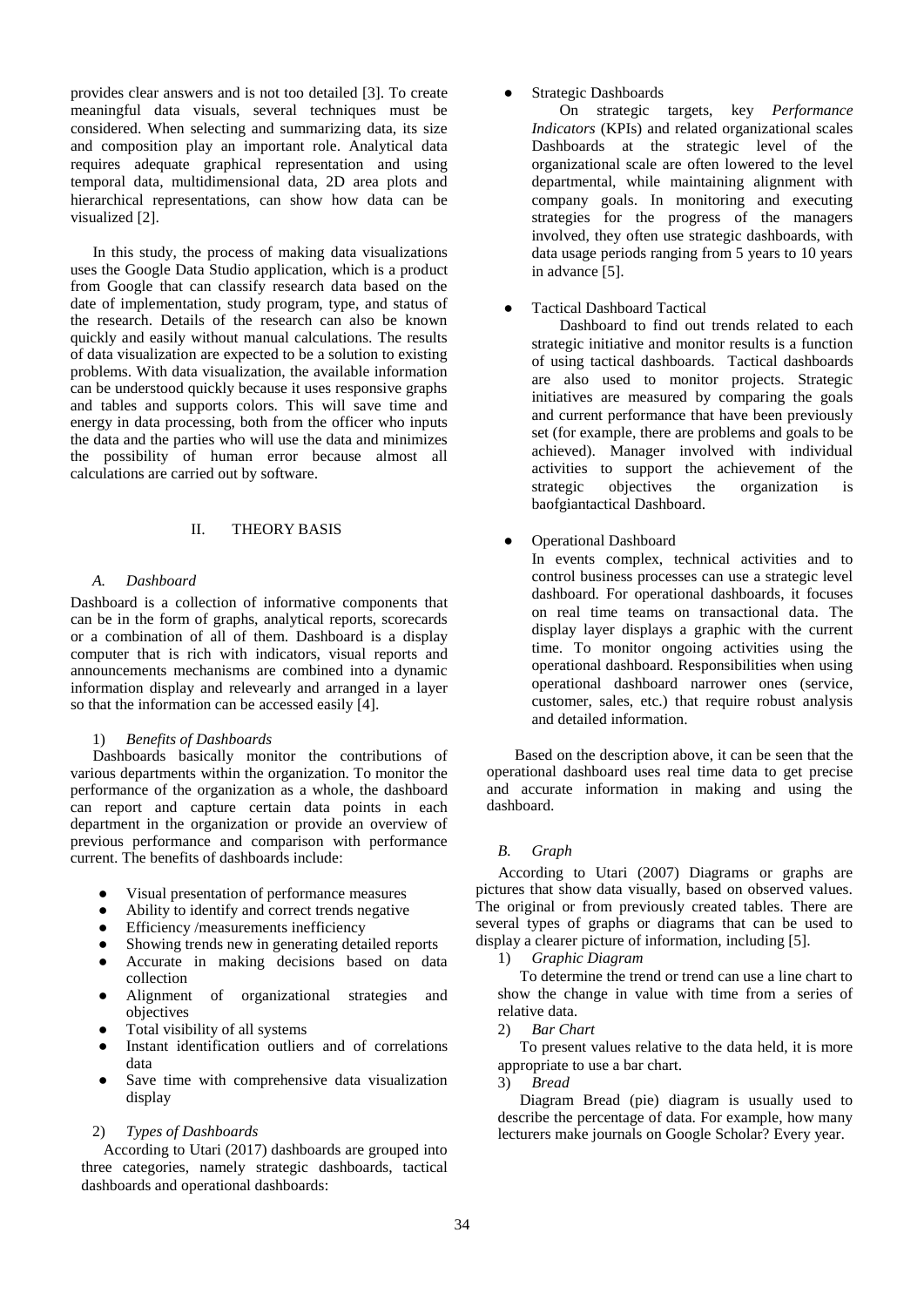## *C. Key Performance Indicator (KPI)*

According to Bernard (2016), key performance indicator (KPI) is an important navigation tool used by managers to understand whether their company is on the way to success or is off the path to success.

The factor that is the key to the success of the organization is that it must have a KPI (Key Performance Indicator) carefully that can reflect important performance for the organization with the company's strategy. To set KPIs and targets to be achieved cannot be carried out by default, but must use systematic and appropriate methods. In determining and setting KPI targets correctly, it will be able to direct the organization with the potential to improve or improve performance so that KPIs are often associated with initiatives related to performance improvement. According to Soemohadiwidjojo, 2015) inappropriate assessment of performance indicators as KPIs can result in inefficient or<br>counterproductive performance measurements. For counterproductive performance measurements. For example, to measure the level of customer satisfaction, the organization sets an indicator in the form of the number of customer complaints received. The fewer customer complaints received, the higher the level of customer satisfaction should be. This is not entirely true because there are very few customer complaints, or customers who will submit complaints cannot access the means of communication provided by the organization.

As one of the main tools of organizational management, the main objectives of determining KPI are as follows:

1) To link the vision-mission-values, higher education strategy and lecturer performance targets with the activities of the Digital Business study program lecturers to achieve the desired performance goals.

2) To measure the trend of lecturer performance based on many journals made in the Digital Business study program. Is there a significant increase or decrease.

3) To compare the performance of lecturers with other lecturers so that the Digital Business study program gets an overview of the performance of the lecturers so that they can easily make decisions and policies.

4) The results of achieving KPIs become the basis for providing rewards and consequences so that KPIs are also useful for encouraging work motivation and good behavior from employees.

## *D. Google Data Studio*

Google studio is one of google's products as a new data visualization platform for enterprises as part of Google Analytics 360 Suits, google data studio enables users [6]:

1) *Connect to data sources*

2) *Create dashboards, custom reports and calculations* 

3) *Collaborate and share with another*

#### *E. Definition of Data Visualization Data*

Visualization is seen by society as modern visual communication. Michael Friendly states that data

visualization is the science of visual representation of data. It is defined as information that has been abstracted in some schematic form, including characteristics or variables for units of information. This process involves the creation and study of visual representations of data [7]. The main purpose of data visualization is to communicate information clearly and efficiently through statistical graphs, plots, and information graphs. Numerical data can be visualized using dots, lines, or bars, to visually describe quantitative messages [8].

Indeed, Fernanda Viegas and Martin M. Wattenberg have recommended that good visualization should not only communicate explicitly but also increase audience engagement and attention. Data visualization is closely related to graphic information, information visualization, scientific visualization, exploratory data analysis, and statistical graphs. In today's new era, data visualization has become an area of intense research, teaching and development. According to Post, Nielsen, and Bonneau, designers should be able to unify information and scientific visualization [9].

The main purpose of visualization is to facilitate effective and clear communication in a graphical way, so that data visualization is not boring and looks interesting to people who read it.

Meanwhile, data visualization is defined in various ways to create diagrams, images or animations with the aim of communicating information. In general, large amounts of data visualization are then designed with various models to be presented.

## *F. Design of Information System*

**Systems** 

System is a collection of several elements that are interconnected with one another to form a single unit to carry out a main purpose of the system. To distinguish a system or not, it can be seen from its characteristics that the system is basically complementary, has boundaries, aims, is composed of subsystems, is open and related and depends on forming a systematic unity [10].

#### **Information**

Information is data that has been processed into a form that has meaning for the recipient (Jogiyanto, 2005)". Data is an event or fact that has no meaning. Information is generated from data that is processed into a modal. The quality of information depends on three things, namely: accurate, timely and relevant [11].

#### Information System Information

System is an organization in which there is a system within an organization that brings together management and daily transaction needs that support the organization's operational functions with strategic and managerial activities to be able to make reports needed by certain outside parties [12].

#### *G. Characteristics of Big Data*

Big data has 2 special characteristics, namely structured, semi-structured, or unstructured data, for example, data in relational databases, bulletin board discussions, and videos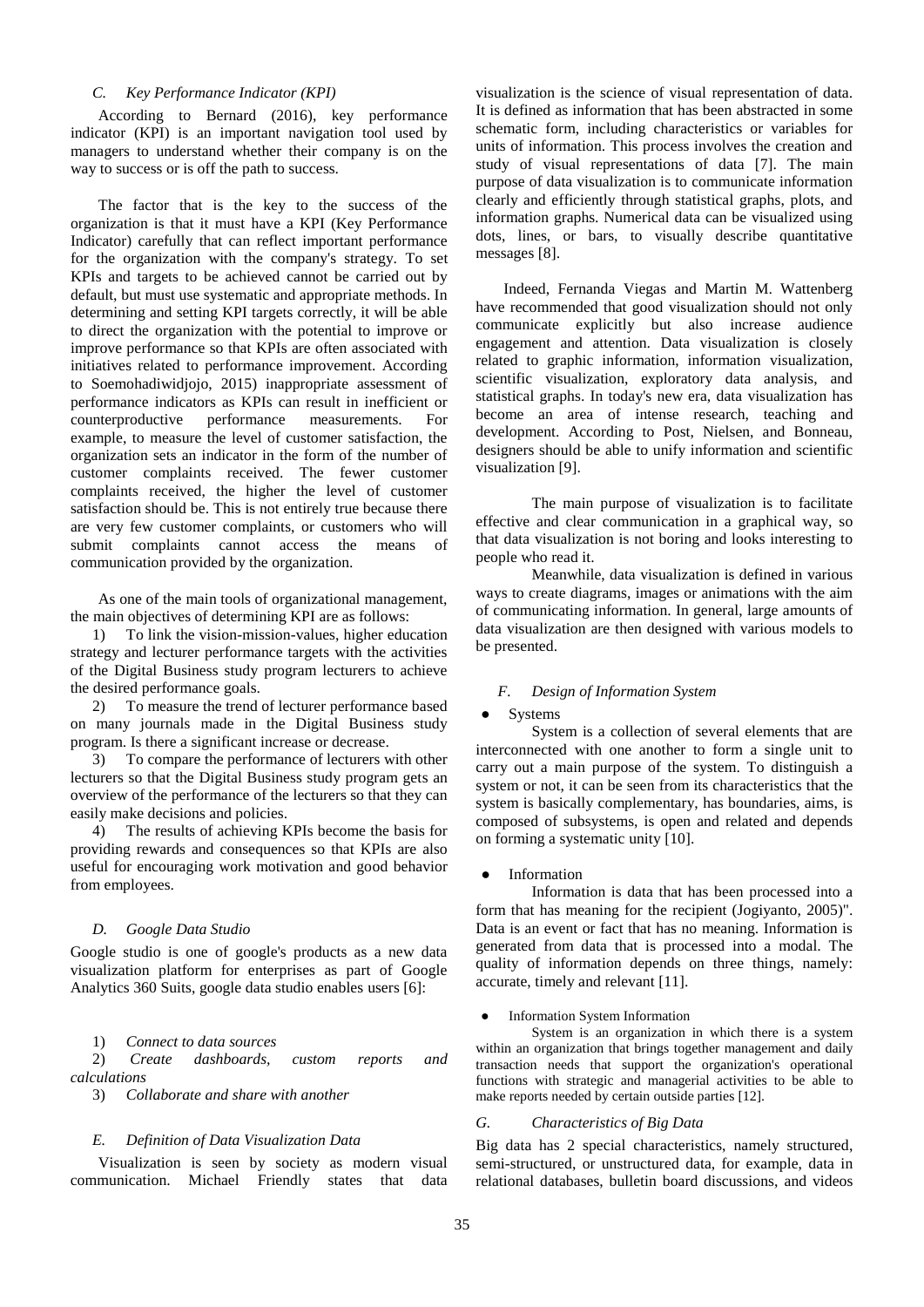on their respective websites; another trait is data that is internal or external to the organization, for example, messages to after-sales service in one hand. Big data that is managed well will be able to help work towards a better [13].

## III. RESEARCH METHODOLOGY

The research method was carried out using several methods according to the design and research tools. The research was conducted in a logical sequence of processes. To determine and achieve goals in solving problems used to visualize data assisted by research methods. The process can be described in the form of a flow that aims to provide a precise, systematic and orderly explanation [14]. The stages of this research can be seen in Figure 1.1



Figure 1 Research Stages The

Following is an explanation of the research methodology:

## *A. Problem Identification*

The initial stage of the research is to conduct a process of assessing problems and understanding problems related to the performance of IIB Darmajaya lecturers. Lecturer performance is related to lecturer biodata which includes education that has been taken by lecturers, graduates from and regional colleges of lecturers and journals that have been made by lecturers to journals that have been made whether they have been published on several media platforms for journal publications such as Google Scholar, Scopus and WOS. As material for could see problems existing in determining dan making the technology into an appropriate application for today's digital era.

## *B. Literature Study*

To support research writing, literature study is needed by collecting information according to related research topics. Sources of information can be taken from presentation

documents, books, research journals and other sources obtained from several sources that can be offline or online [15]. The literature study stage is a series of learning processes related to all the methods used in making assignments. Learning is done by looking for a reference source and references that are relevant to the case study [16]. Literature can be used and obtained from a number of accredited papers and journals, e-books, and theses, as well as reading sources on the internet. The important thing to do at this stage is to learn mapping visualization technology. Mapping visualization is a state of mapping and analysis of everything that is an attribute of the performance of IIB Darmajaya lecturers. Many things that must be learned from visualization can be used to open data, store data, process graphical data into information that is easy to understand [17].

## *C. Setting Goals*

At this stage how to set the goals of the application to be made by looking at the identification of the problems contained in the previous step. By setting the right goals, it can help direct the benefits that will be obtained from making a data visualization application for the performance of lecturers of IIB Darmajaya Digital Business Study Program.

#### *D. Needs Survey (data obtained)*

This stage takes data about Lecturers of IIB Darmajaya Digital Business Study Program which will be developed in the process of making applications in the form sheets of lecturer data covering education level, place of education, geography and journal searches made by lecturers from various platforms including No google scholar,Scopus and WOS.

#### *E. Verification*

This stage is an examination stage that is carried out carefully whether the data obtained is correct and appropriate to be used as an application for visualizing the performance data of the lecturers of IIB Darmajaya Digital Business Study Program.

#### *F. System Design The*

Next stage of system design is divided into several stages carried out during the design process system:

1) *Creating SystemAn* 

Architecture Architecture that will be made to describe the business process design regarding the Lecturer Performance Visualization workflow that will be designed before heading to the application implementation stage.

2) *Creating aGUI design Storyboard*

GUI Storyboard describes the appearance of the design of the system to meet user requirements.

## *G. Validation*

The validation process is carried out to check the results of the designs compiled based on the data obtained which are useful for the implementation of the performance visualization application for the lecturers of IIB Darmajaya Digital Business Study Program.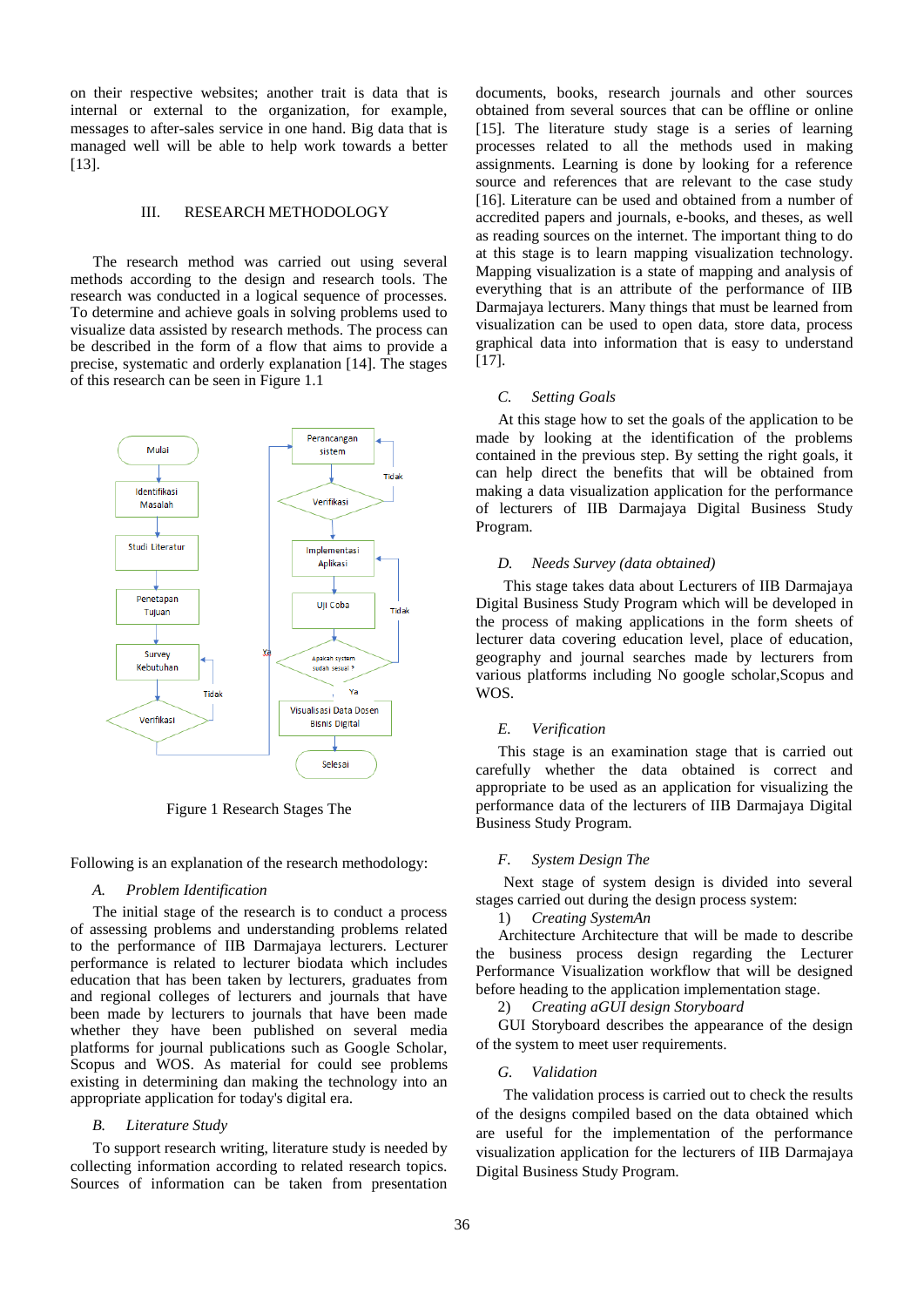## *H. Application Implementation*

The stage implementation applications will begin when the requirements have been met. This process will use digital business lecturer datasheets to build digital business lecturer data visualizations using google studio as an application used to create digital business lecturer data visualizations.

## *I. Trial*

Testing is carried out on a functional and nonfunctional basis to find out the whole system based on if something goes wrong in the application it will return to the stage development and then a trial will be carried out again.

## IV. IMPLEMENTATION

At this stage is the implementation of digital business study program data that has been made in excel form which is stored in the spreadsheets application. Then the data is imported into the data studio application to be presented in the form of a visualization. The following is a visualization display of digital business study programs using data studio.

## *A. Digital Business Study Program menu dashboard*

In the picture above, the digital business study program menu dashboard is presented in the form of visualization, we can see information on the number of lecturers, educational history, and number of papers, number of lecturer papers, and a button to see the number of each paper per year, the title of the paper.



Figure 2 digital study program dashboard menu

## 1) *Dropdown list of lecturer names the*

Drop-down list of lecturer names is used to display the names of digital business study program lecturers. The field taken is the lecturer's name field, and through this button we can see the details of the lecturers one by one about their educational history, the number of Scopus indexed papers, WOS and Scholars.

| Jumlah Dosen                 |
|------------------------------|
| Search                       |
| <b>NAMA DOSEN</b>            |
| Q Type to search             |
| TRUE MURDIANI                |
| <b>BUPRIYADI</b>             |
| <b>KORAKYA ASPAUSA</b>       |
| SKIND<br>✓                   |
| SABICILE, INAAN<br>✓         |
| <b>MAMAZI AREZA EKA YUSE</b> |
| <b><i>RALEMANYON'S</i></b>   |
| <b>CRLINA</b>                |

Figure 3 Dropdown list of lecturers' names Lecturer

## 2) History lecturer history

The Chart is used to view the education history of the lecturers starting from the history of undergraduate education, master's education, and doctoral education.

| <b>NAMA DOSEN -</b><br>$\mathbf{a}$<br>S1<br>Ð<br>Atonco Dc Manila University<br>Universitas Bandar Lampung<br>TRUFI MURDIANII<br>Universitas Gadiah Mada<br>Universitas Islam Indonesia<br><b>Hourreits Tricaldi</b><br><b>SUPERVADE</b> | RIWAYAT PENDIDIKAN DOSEN |  |  |  |  |  |  |  |
|-------------------------------------------------------------------------------------------------------------------------------------------------------------------------------------------------------------------------------------------|--------------------------|--|--|--|--|--|--|--|
|                                                                                                                                                                                                                                           |                          |  |  |  |  |  |  |  |
|                                                                                                                                                                                                                                           |                          |  |  |  |  |  |  |  |
|                                                                                                                                                                                                                                           |                          |  |  |  |  |  |  |  |
| Institut Informatika Dan Bisnis D., Institut Informatika Dan Bisnis Danmaia<br>۰                                                                                                                                                          | SDRAVA ASNUSA            |  |  |  |  |  |  |  |

Figure 4 Chart table of lecturers' history

## 3) *Scorecard number of papers*

Scorecard number of papers is used to see the total papers indexed by Scopus, WOS, and Scholar. And each also presented the number of types of paper categorized as journals or categorized as conferences.



Figure 5 Scorecard number of papers

## 4) *Chart table number of lecturer papers*

Chart table number of papers is used to see the number of types of paper categorized as journals or categorized as conference based on the name of the lecturer.

| <b>JUMLAH PAPER DOSEN</b> |                       |                          |                 |                    |                    |                    |
|---------------------------|-----------------------|--------------------------|-----------------|--------------------|--------------------|--------------------|
| <b>NAMA DOSEN</b>         | <b>Inurral Scopes</b> | <b>Canforence Scapes</b> | journal Scholar | Conference Scholar | <b>Journal WOS</b> | Conference,<br>WOS |
| MUNAMAD ARTZA EKA.        |                       |                          |                 |                    |                    |                    |
| <b>LILLA RAHMANIATI</b>   |                       |                          |                 |                    |                    |                    |
| TRUFT MURDSANE            |                       |                          |                 |                    |                    |                    |
| SABIQUL BAMI              |                       |                          |                 |                    |                    |                    |
| <b>HERLINA</b>            |                       |                          |                 |                    |                    |                    |
| SORAVA ASHUSA             |                       |                          |                 |                    |                    |                    |
| <b>SUPEIYADI</b>          |                       |                          |                 |                    |                    |                    |
| SETTIO                    |                       |                          |                 |                    |                    |                    |

Figure 6 Chart table for the number of lecturers' papers.

## 5) *Pie chart the pie*

A chart is used to display the total number of papers from each lecturer and the most dominant color is the largest number of papers.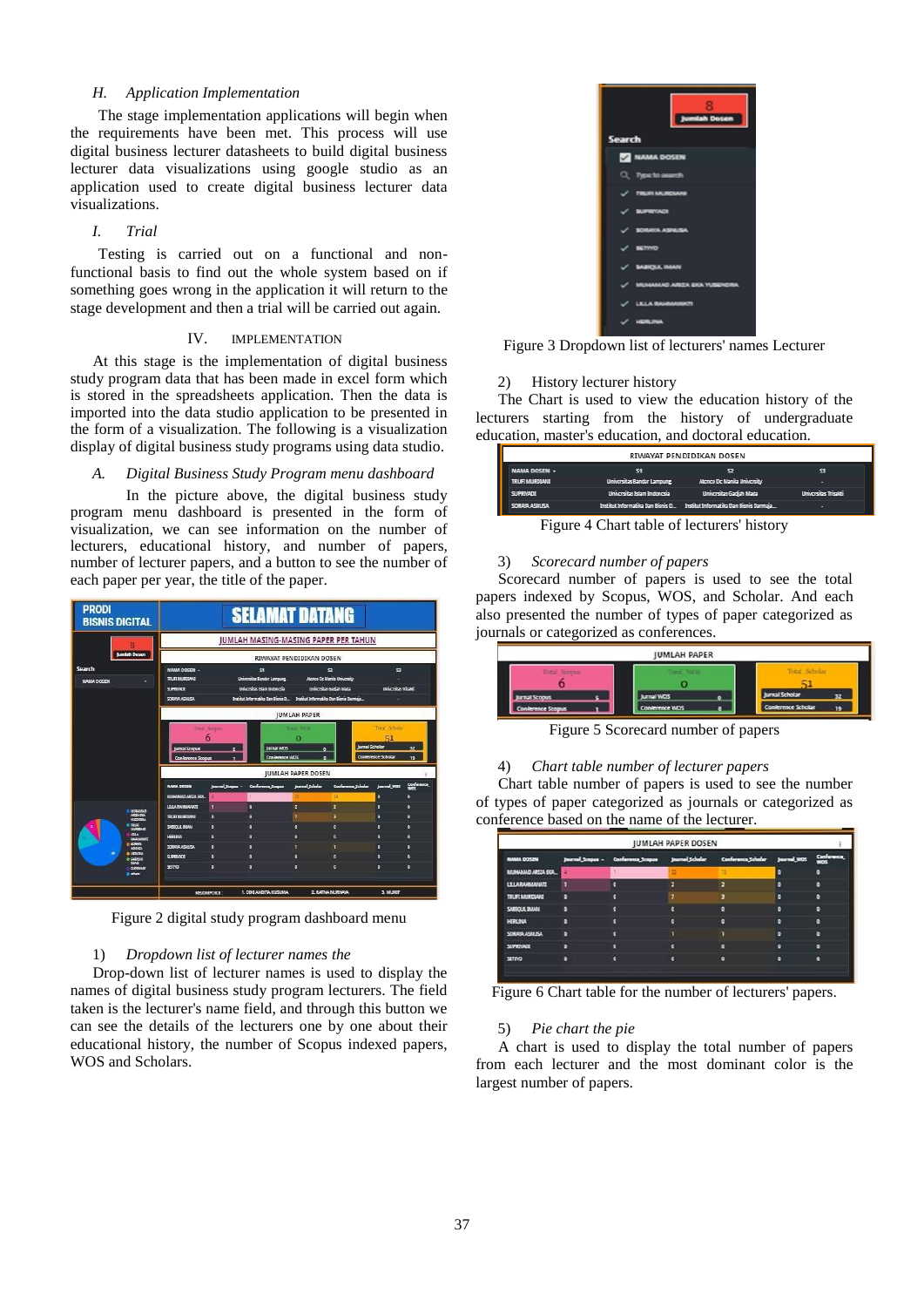

Figure 7 PieChart

# 6) *Paper Per year*

Used to display Scopus, WOS, and Scholar indexed papers, and the type of paper included in the journal or entered into the conference based on the year and the name of the lecturer.



Figure 8 the number of papers per year indexed by Scopus



Figure 9 the number of papers per year indexed by scholar

| $\mathbf{8}$                  | MENU<br>LIHAT PAPER SCOPUS PER TAHUN<br>LIHAT PAPER SCHOLAR PER TAHUN                                            |  |  |  |  |
|-------------------------------|------------------------------------------------------------------------------------------------------------------|--|--|--|--|
| <b>Jumlah Dosen</b><br>Search | <b>JURNAL WOS PER TAHUN</b><br>ŘΣ.                                                                               |  |  |  |  |
| <b>NAMA DOSEN</b><br>٠        | Journal WOS_<= 2017<br>Iournal WOS 2018<br>Journal_WOS_2019<br>lournal WOS 2020                                  |  |  |  |  |
|                               | Iournal WOS 2021<br>30                                                                                           |  |  |  |  |
|                               | 20                                                                                                               |  |  |  |  |
|                               | 10                                                                                                               |  |  |  |  |
|                               | ٠<br>Emo<br><b>EMB</b><br><b>SAFS</b>                                                                            |  |  |  |  |
|                               | <b>CONFERENCE WOS PER TAHUN</b>                                                                                  |  |  |  |  |
|                               | Conference WOS<br>Conference WOS 2018<br>Conference WOS 2019<br>Conference WOS 2020<br>Conference WOS 2021<br>30 |  |  |  |  |
|                               | 20                                                                                                               |  |  |  |  |
|                               | 10<br>요즘 일을 이렇게 이렇게 이렇게 이렇게 이렇게 이렇게 이렇게 없어. 이렇게 이렇게 없어요?                                                         |  |  |  |  |
|                               | Ganco<br><b>CENTER</b><br>ELECTRO<br>TRUFIN-<br><b>URLARA</b>                                                    |  |  |  |  |

Figure 10 the number of papers per year indexed scholar

## 7) *Paper title*

Used to display the paper title of each lecturer which we can filter using the year of paper, paper (Scopus/WOS/Scholar), type of paper, and author's name.

| <b>JUDUL PAPER</b> |                                                                                    |                                                                                                 |             |                         |                                           |                    |                                                 |
|--------------------|------------------------------------------------------------------------------------|-------------------------------------------------------------------------------------------------|-------------|-------------------------|-------------------------------------------|--------------------|-------------------------------------------------|
|                    | MENU                                                                               |                                                                                                 |             |                         |                                           |                    |                                                 |
|                    | Tahun Paper                                                                        | <b>Paper (Scopus, WOS, Scholar)</b>                                                             | Jenis Paper |                         |                                           | <b>Nama Penula</b> |                                                 |
|                    | Judul Paper -                                                                      |                                                                                                 |             | hamilah<br><b>GRANT</b> | <b><i>Clement WOS</i></b><br><b>STATE</b> | <b>Jenis Paper</b> | <b>Nama Penulis</b>                             |
| ٠                  | The Strategic Development Of Pugung Rahario Megalithic Park Uning Swot Analysis    |                                                                                                 | 2020        | ٠                       | <b>Scholar</b>                            | <b>Conference</b>  | <b><i>MERGEARD ARENA EXA VEHICLES</i></b>       |
| a                  | The Strategic Dovelopment Of Pugung Raharjo Mcgalithic Park Using Swot Analysis    |                                                                                                 | 2020        | ٠                       | Scholar                                   | Conference         | LILLA BAHMANATI                                 |
| ٠                  | The Increase of Social Metica Rased Home Business During Pandemic                  |                                                                                                 | 2020        | ٠                       | Scholar                                   | <b>Confessor</b>   | THE HIS SIL MITSUALE                            |
| ٠                  |                                                                                    | The Implementation of AMP for Determining Dominant Chiteria in Higher Education Competitiv.     | 2018        | ь                       | Scholar                                   | <b>Jumai</b>       | MUNNANO AREZA EKA YUSENDRA                      |
| s                  | The Development of E-governance-baned Quality in the Universities                  |                                                                                                 | 2014        | ٠                       | Scholar                                   | <b>Confirmere</b>  | <b>MEDICALIST ARETA EXA VERENCIA</b>            |
| ٠                  |                                                                                    | Transmiser a Khawkidge Transfer For Entrepreneurship At Information a Business Institute Da     | 2017        | п                       | Scholar                                   | <b>Summer</b>      | MUNICIPALISM AREEN EXIX VENETICALS              |
| Ŧ.                 |                                                                                    | THE DEVELOPMENT OF ENTREPRENEURSHIP ATMOSPHERE THROUGH CREATIVE ECONOMY BAS                     | 2018        | ٠                       | Scholar                                   | <b>human</b>       | MUNINANO AREZA EKA YUSENDRA                     |
| п                  |                                                                                    | Supply chain strategy dovelnessend for business and technological institution in developing sta | 2019        | п                       | Screen                                    | <b>Journal</b>     | MERGINANO AREZA EKA VENETACINA                  |
| ٠                  |                                                                                    | Supply chain strategy development for business and technological institution in developing sta  | 2019        | ٠                       | Scholar                                   | <b>Summar</b>      | <b>MUNIMUMO AREEA EKA YUSEIKERA</b>             |
| m                  | Studi Kitamanan Pangan Produk Daging, Ikan dan Olahannya Di Bandar Lampung         |                                                                                                 | 2016        | ٠                       | Scholar                                   | <b>kemai</b>       | MENUMERO AREEA EKA VENETICINA                   |
| n                  | Scil-Disclosure in Finding Balling Partners Among Users of Online Game Application |                                                                                                 | 2025        | ٠                       | Scholar                                   | <b>Sumps</b>       | TRUR MURCEAN                                    |
| $\overline{12}$    |                                                                                    | Perancangan Mclode Analytical Hierarchy Process (AHP) Dalam Strategi Peningkatan Daya Sain      | 2019        | ٠                       | Scholar                                   | Conference         | MERGEARD AREN EKS VERENCES                      |
| n                  |                                                                                    | Penyakahan terdarat Teknik Merawat Instalasi Listrik dan Menahemat Pemakaian Listrik Rumah      | 2018        | ٠                       | Scholar                                   | <b>human</b>       | <b>TRUR MURCEAM</b>                             |
| м                  |                                                                                    | Pengukuran Sikup Wisatawan Domestik Terhadap Destinasi-destinasi Wisata Indonesia Dengan        | 2016        | п                       | Scholar                                   | <b>Jumps</b>       | <b>MERGHARD ARESA EKS VENTISORA</b>             |
| 15.                |                                                                                    | Penggunaan Informasi Jarak Terpendek pada Aplikasi E. Tourism Berhasis Android sebagai Strat    | 2019        | ٠                       | Scholar                                   | Conference         | <b>MUNICIPALISTS ARESTA END. YESTER TECHNIC</b> |
| ×                  |                                                                                    | Rosgombangan Aplikasi E-Touriom Borbasis Android Schapai Strategi Promosi Parisiicata Provi     | 2015        | п                       | Scholar                                   | <b>CONTEXEREE</b>  | MUNNANO AREEA DOLVUSIVORA                       |
| 12                 |                                                                                    | Penganuh Manujemen Program Vavagan Berbasis Keapamuan Terhadap Moral Penerta Didik di           | 3838        | ٠                       | Scholar                                   | <b>humud</b>       | TRUR MURDEAM                                    |
| и                  |                                                                                    | Penentuan Jarak Pada Aplikasi E-teurism Berhasis Android Schapai Strategi Promosi Pariwisata.   | 2017        | ٠                       | Scholar                                   | <b>Army</b>        | MUNNANO AREZA DIA VUSENDRA                      |
| 19.                |                                                                                    | Pontampingan Pontsultan Alat Poraga Edukasi Boruga Pasti Card Bagi Porgajar PAUD Pormat         | 2018        | ٠                       | Schoolar                                  | <b>Summar</b>      | TRUR MURCEAN                                    |
| $\mathbf{z}$       |                                                                                    | Pendampingan Masyarakat Dalam Pengolahan Air Limbah Sungai Sebagai Optimalisasi Pungsi          | 2017        | ٠                       | <b>Scholar</b>                            | <b>Juma</b>        | TRUST BE STEAM                                  |
| 21.                |                                                                                    | Pembuatan Palun Lele di Utaha Kecil Menengah Budidaya Ban Lele Di Desa Marga Agung Ker          | 2015        |                         | Scholar                                   | <b>Summar</b>      | <b><i>MILINGHAMO ABEZA ENG. VLYSENCHA</i></b>   |
|                    |                                                                                    |                                                                                                 |             |                         |                                           |                    |                                                 |

Figure 11 Scopus indexed paper titles, WOS, scholar

## V. CONCLUSIONS AND SUGGESTIONS

## *A. Conclusion*

Digital business study program is one of the study programs in the business economics faculty at the Darmajaya Institute of Informatics and Business (IIB). The digital business study program is a study program that studies several sciences ranging from management science, business and information technology 4.0 where the development of business models is carried out online. Data or information about lecturers who teach in digital business study programs is very important as monitoring material.

In this study, data visualization of digital business study program lecturers at the Darmajaya Institute of Informatics and Business which includes the number of lecturers, the names of the lecturers, the educational history of the lecturers (S1, S2, and S3), the number of Scopus indexed papers, WOS, and scholars, and we can looking for the title of each lecturer's paper in the last five years, so that by presenting the data visually, the information can be understood in a faster and shorter time because the information is packaged in various diagrams with attractive colors and shapes.